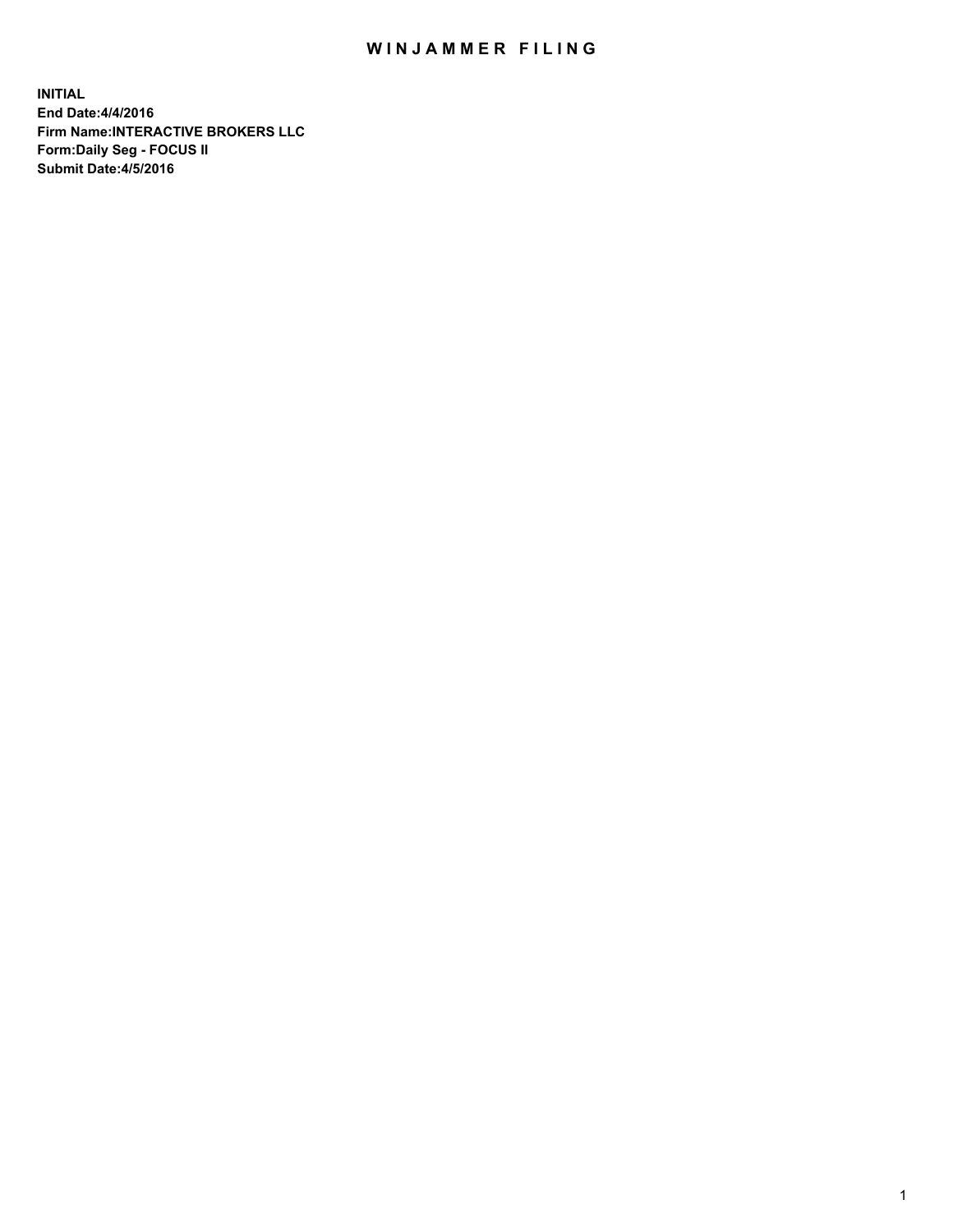## **INITIAL End Date:4/4/2016 Firm Name:INTERACTIVE BROKERS LLC Form:Daily Seg - FOCUS II Submit Date:4/5/2016 Daily Segregation - Cover Page**

| Name of Company<br><b>Contact Name</b><br><b>Contact Phone Number</b><br><b>Contact Email Address</b>                                                                                                                                                                                                                          | <b>INTERACTIVE BROKERS LLC</b><br><b>Alex Parker</b><br>203-618-7738<br>aparker@interactivebrokers.com |
|--------------------------------------------------------------------------------------------------------------------------------------------------------------------------------------------------------------------------------------------------------------------------------------------------------------------------------|--------------------------------------------------------------------------------------------------------|
| FCM's Customer Segregated Funds Residual Interest Target (choose one):<br>a. Minimum dollar amount: ; or<br>b. Minimum percentage of customer segregated funds required:%; or<br>c. Dollar amount range between: and; or<br>d. Percentage range of customer segregated funds required between:% and%.                          | <u>0</u><br>155,000,000 245,000,000<br><u>00</u>                                                       |
| FCM's Customer Secured Amount Funds Residual Interest Target (choose one):<br>a. Minimum dollar amount: ; or<br>b. Minimum percentage of customer secured funds required:%; or<br>c. Dollar amount range between: and; or<br>d. Percentage range of customer secured funds required between:% and%.                            | <u>0</u><br>80,000,000 120,000,000<br>0 <sub>0</sub>                                                   |
| FCM's Cleared Swaps Customer Collateral Residual Interest Target (choose one):<br>a. Minimum dollar amount: ; or<br>b. Minimum percentage of cleared swaps customer collateral required:% ; or<br>c. Dollar amount range between: and; or<br>d. Percentage range of cleared swaps customer collateral required between:% and%. | ₫<br>0 <sub>0</sub><br>0 <sub>0</sub>                                                                  |

Attach supporting documents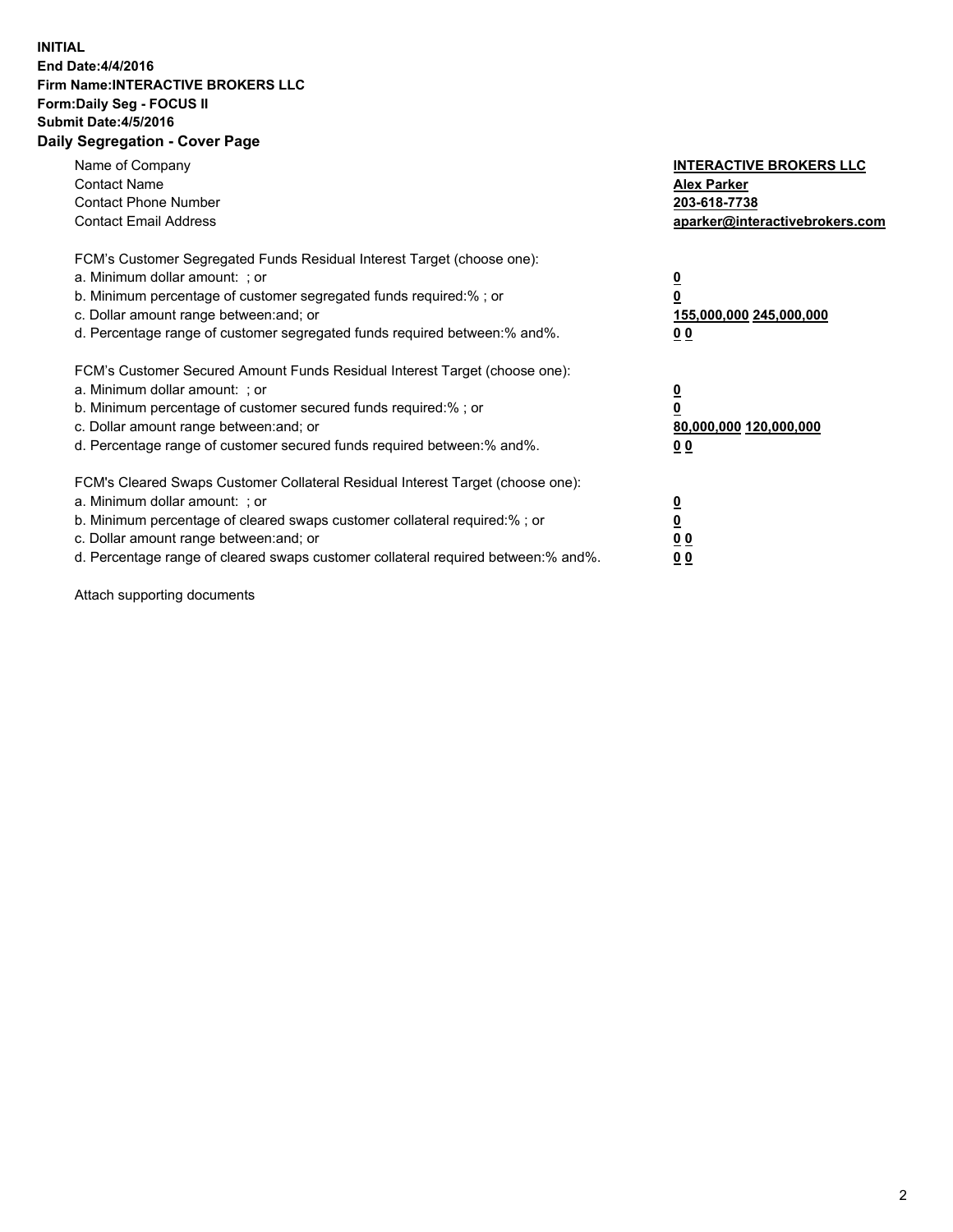## **INITIAL End Date:4/4/2016 Firm Name:INTERACTIVE BROKERS LLC Form:Daily Seg - FOCUS II Submit Date:4/5/2016 Daily Segregation - Secured Amounts**

|     | Foreign Futures and Foreign Options Secured Amounts                                         |                                  |
|-----|---------------------------------------------------------------------------------------------|----------------------------------|
|     | Amount required to be set aside pursuant to law, rule or regulation of a foreign            | $0$ [7305]                       |
|     | government or a rule of a self-regulatory organization authorized thereunder                |                                  |
| 1.  | Net ledger balance - Foreign Futures and Foreign Option Trading - All Customers             |                                  |
|     | A. Cash                                                                                     | 284,532,064 [7315]               |
|     | B. Securities (at market)                                                                   | $0$ [7317]                       |
| 2.  | Net unrealized profit (loss) in open futures contracts traded on a foreign board of trade   | -490,880 [7325]                  |
| 3.  | Exchange traded options                                                                     |                                  |
|     | a. Market value of open option contracts purchased on a foreign board of trade              | 42,347 [7335]                    |
|     | b. Market value of open contracts granted (sold) on a foreign board of trade                | $-67,160$ [7337]                 |
| 4.  | Net equity (deficit) (add lines 1. 2. and 3.)                                               | 284,016,371 [7345]               |
| 5.  | Account liquidating to a deficit and account with a debit balances - gross amount           | 1,156,056 [7351]                 |
|     | Less: amount offset by customer owned securities                                            |                                  |
| 6.  |                                                                                             | 0 [7352] 1,156,056 [7354]        |
|     | Amount required to be set aside as the secured amount - Net Liquidating Equity              | 285, 172, 427 [7355]             |
|     | Method (add lines 4 and 5)                                                                  |                                  |
| 7.  | Greater of amount required to be set aside pursuant to foreign jurisdiction (above) or line | 285, 172, 427 [7360]             |
|     | 6.                                                                                          |                                  |
|     | FUNDS DEPOSITED IN SEPARATE REGULATION 30.7 ACCOUNTS                                        |                                  |
| 1.  | Cash in banks                                                                               |                                  |
|     | A. Banks located in the United States                                                       | $0$ [7500]                       |
|     | B. Other banks qualified under Regulation 30.7                                              | 0 [7520] 0 [7530]                |
| 2.  | Securities                                                                                  |                                  |
|     | A. In safekeeping with banks located in the United States                                   | 341,319,741 [7540]               |
|     | B. In safekeeping with other banks qualified under Regulation 30.7                          | 0 [7560] 341,319,741 [7570]      |
| 3.  | Equities with registered futures commission merchants                                       |                                  |
|     | A. Cash                                                                                     | $0$ [7580]                       |
|     | <b>B.</b> Securities                                                                        | $0$ [7590]                       |
|     | C. Unrealized gain (loss) on open futures contracts                                         | $0$ [7600]                       |
|     | D. Value of long option contracts                                                           | $0$ [7610]                       |
|     | E. Value of short option contracts                                                          | 0 [7615] 0 [7620]                |
| 4.  | Amounts held by clearing organizations of foreign boards of trade                           |                                  |
|     | A. Cash                                                                                     | $0$ [7640]                       |
|     | <b>B.</b> Securities                                                                        | $0$ [7650]                       |
|     | C. Amount due to (from) clearing organization - daily variation                             | $0$ [7660]                       |
|     | D. Value of long option contracts                                                           | $0$ [7670]                       |
|     | E. Value of short option contracts                                                          | 0 [7675] 0 [7680]                |
| 5.  | Amounts held by members of foreign boards of trade                                          |                                  |
|     | A. Cash                                                                                     | 69,359,945 [7700]                |
|     | <b>B.</b> Securities                                                                        | $0$ [7710]                       |
|     | C. Unrealized gain (loss) on open futures contracts                                         | $-2,660,183$ [7720]              |
|     | D. Value of long option contracts                                                           | 42,347 [7730]                    |
|     | E. Value of short option contracts                                                          | -67,158 [7735] 66,674,951 [7740] |
| 6.  | Amounts with other depositories designated by a foreign board of trade                      | $0$ [7760]                       |
| 7.  | Segregated funds on hand                                                                    | $0$ [7765]                       |
| 8.  | Total funds in separate section 30.7 accounts                                               | 407,994,692 [7770]               |
| 9.  | Excess (deficiency) Set Aside for Secured Amount (subtract line 7 Secured Statement         | 122,822,265 [7380]               |
|     | Page 1 from Line 8)                                                                         |                                  |
| 10. | Management Target Amount for Excess funds in separate section 30.7 accounts                 | 80,000,000 [7780]                |
| 11. | Excess (deficiency) funds in separate 30.7 accounts over (under) Management Target          | 42,822,265 [7785]                |
|     |                                                                                             |                                  |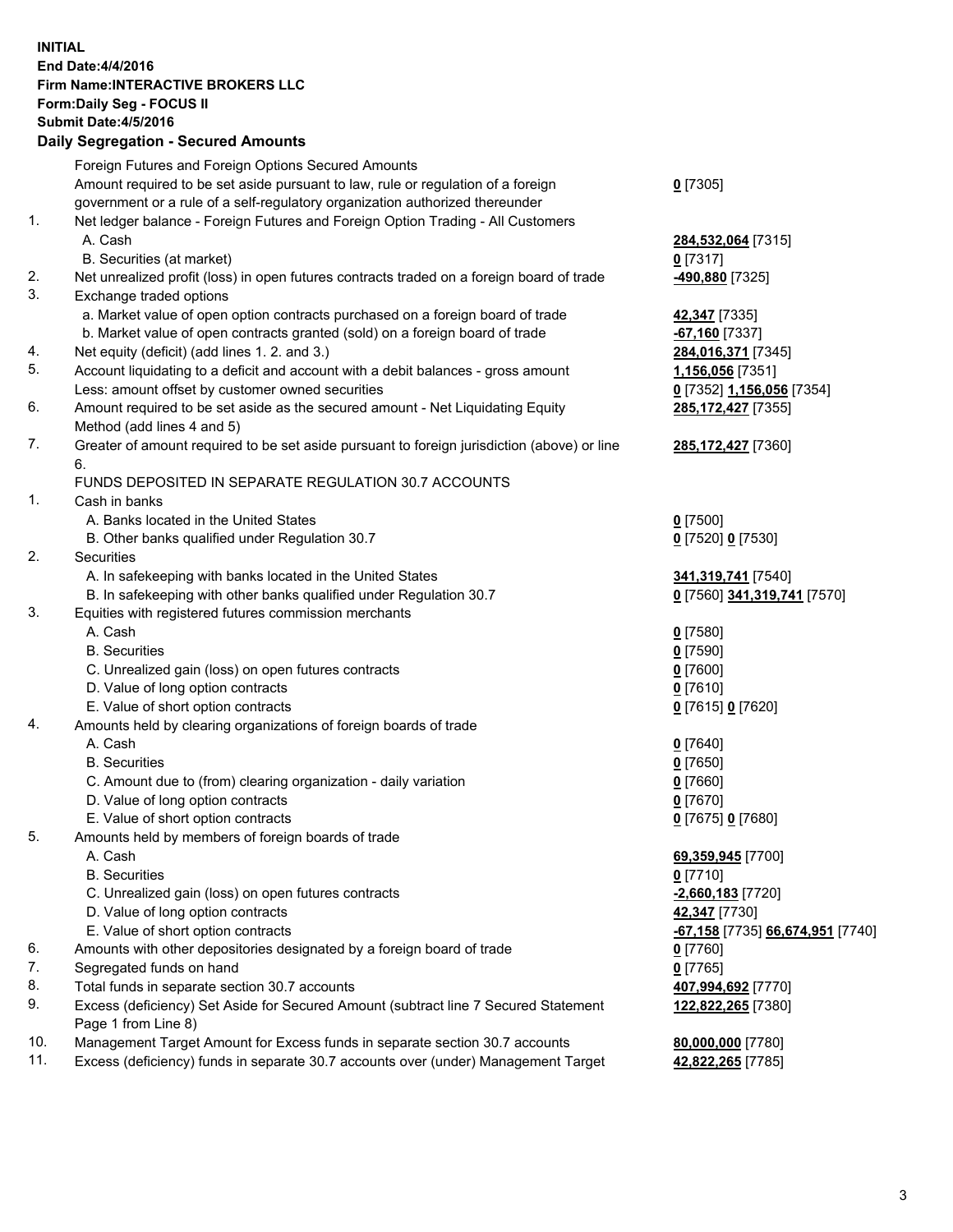**INITIAL End Date:4/4/2016 Firm Name:INTERACTIVE BROKERS LLC Form:Daily Seg - FOCUS II Submit Date:4/5/2016 Daily Segregation - Segregation Statement** SEGREGATION REQUIREMENTS(Section 4d(2) of the CEAct) 1. Net ledger balance A. Cash **2,741,816,769** [7010] B. Securities (at market) **0** [7020] 2. Net unrealized profit (loss) in open futures contracts traded on a contract market **-94,128,583** [7030] 3. Exchange traded options A. Add market value of open option contracts purchased on a contract market **105,982,116** [7032] B. Deduct market value of open option contracts granted (sold) on a contract market **-174,355,753** [7033] 4. Net equity (deficit) (add lines 1, 2 and 3) **2,579,314,549** [7040] 5. Accounts liquidating to a deficit and accounts with debit balances - gross amount **50,244** [7045] Less: amount offset by customer securities **0** [7047] **50,244** [7050] 6. Amount required to be segregated (add lines 4 and 5) **2,579,364,793** [7060] FUNDS IN SEGREGATED ACCOUNTS 7. Deposited in segregated funds bank accounts A. Cash **187,871,638** [7070] B. Securities representing investments of customers' funds (at market) **1,528,809,664** [7080] C. Securities held for particular customers or option customers in lieu of cash (at market) **0** [7090] 8. Margins on deposit with derivatives clearing organizations of contract markets A. Cash **59,470,844** [7100] B. Securities representing investments of customers' funds (at market) **1,069,717,225** [7110] C. Securities held for particular customers or option customers in lieu of cash (at market) **0** [7120] 9. Net settlement from (to) derivatives clearing organizations of contract markets **4,757,046** [7130] 10. Exchange traded options A. Value of open long option contracts **105,946,229** [7132] B. Value of open short option contracts **-174,319,901** [7133] 11. Net equities with other FCMs A. Net liquidating equity **0** [7140] B. Securities representing investments of customers' funds (at market) **0** [7160] C. Securities held for particular customers or option customers in lieu of cash (at market) **0** [7170] 12. Segregated funds on hand **0** [7150] 13. Total amount in segregation (add lines 7 through 12) **2,782,252,745** [7180] 14. Excess (deficiency) funds in segregation (subtract line 6 from line 13) **202,887,952** [7190] 15. Management Target Amount for Excess funds in segregation **155,000,000** [7194] 16. Excess (deficiency) funds in segregation over (under) Management Target Amount **47,887,952** [7198]

Excess